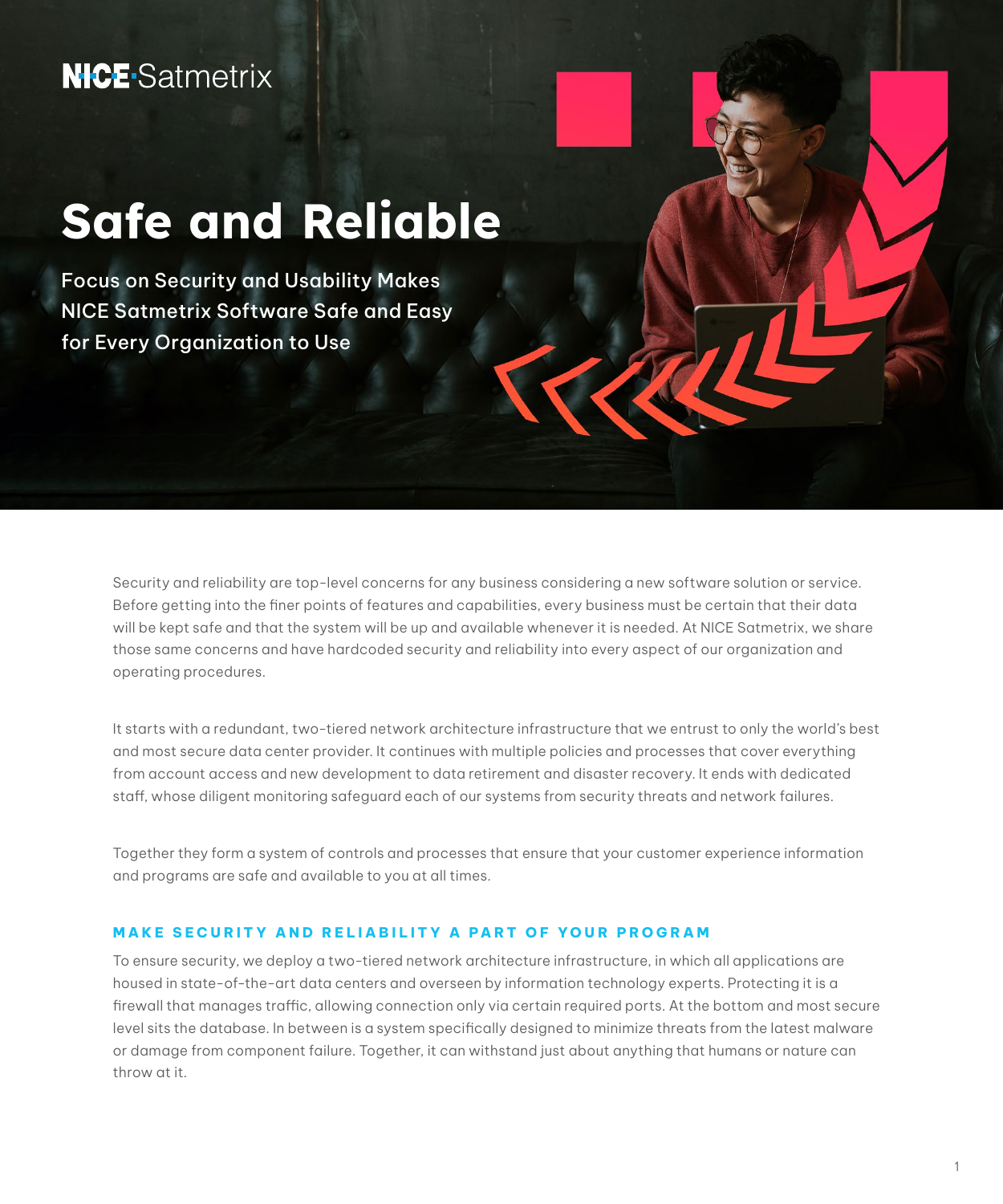#### **KEEP YOUR CUSTOMER SURVEYS SECURE**

Only those with permission can gain access a given survey system. Those typically include:

- Individuals who have been invited to complete a survey.
- Employees of the client company who have been approved to view survey results.
- NICE Satmetrix employees who build and service the system.

NICE Satmetrix takes extraordinary measures to ensure only those authorized actually receive access to your customer surveys, information, and reports. Authentication protocols guarantee the integrity and security of every survey and response.

Individuals can only gain access to surveys via SMS conversational question or invitation with a URL link, an email invitation containing a URL link, or by clicking on an embedded link on a website. On click, the link instantly takes participants to the survey where they can enter responses.

#### **CONTROL ACCESS TO YOUR SYSTEM**

Your customer information is your responsibility, so we leave who has access to that information completely in your control. To that end, NICE Satmetrix application account administration is managed by your company's designated contact.

For additional security and control, all authorized development and monitoring are done via Virtual Private Network (VPN) connection that uses 128-bit encryption.

In addition, the NICE Satmetrix database stores all passwords in a hashed form and enforces strong password rules that include but are not limited to minimum lengths, complexity, and expiration. In the event of forgotten passwords, users are directed to a secure reset password page and process that requires verification before completion. NICE Satmetrix will never email passwords to users.

#### **START WITH A SECURE, TOP-TIER DATA CENTER**

NICE Satmetrix only uses state-of-the-art data centers managed by the leading top-tier service provider, located globally. Data centers are overseen by NICE Satmetrix information technology experts and must adhere to our rigorous standards for uptime, maintaining a precision environment, access control and physical security, and conditioned power.

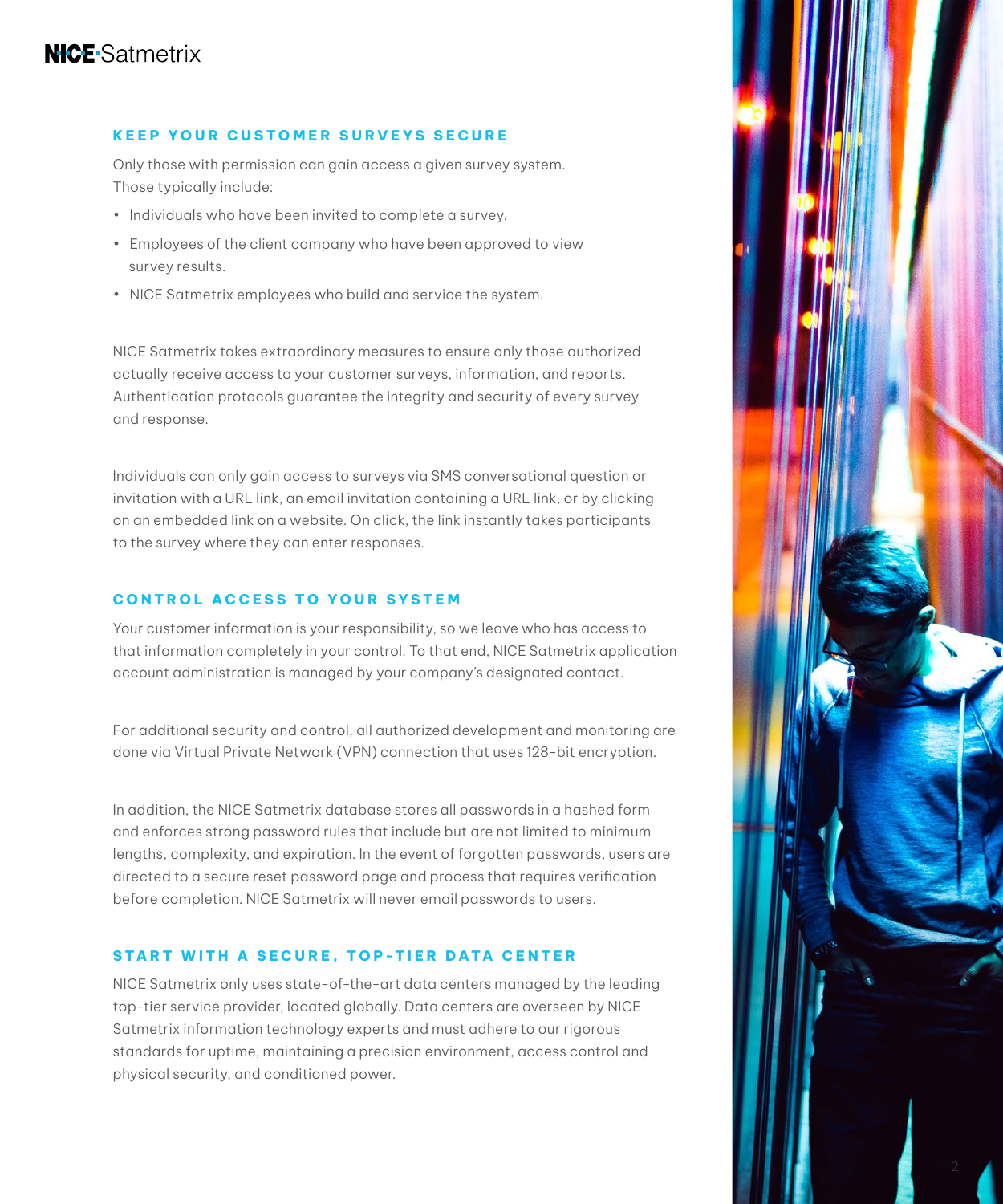#### **MAKE SURE YOU'RE ALWAYS ON AND AVAILABLE**

A customer experience program is not worth much without uninterrupted access to accurate and up-to-date data and intelligence. Because uptime is so key to our service, we've put multiple measures in place to ensure our listening and reporting systems are always on and available. Those include:

#### **Redundant Infrastructure**

The infrastructure on which NICE Satmetrix applications are hosted leverages redundancy and failover in order to ensure that no single fault can cause the service interruption to end users. All infrastructure including network, storage, firewall and load balancers are clustered. In addition, redundant load balancers are set up to distribute the workload of the web server cluster.

#### **Ongoing Monitoring and Backups**

We use diagnostic tools to monitor network and system performance and warn of possible failures and risk. Full weekly and daily incremental backups are stored in an encrypted and secure offsite data center. And a globally distributed workforce stands ready to mitigate risks from business downtime.

#### **DON'T TAKE OUR WORD FOR IT**

While our word is important, independent third-party validation ensures we are keeping it. With that in mind, we regularly submit to and pass rigorous audits to meet the security, privacy, and availability standards of the global industry and governmental organizations that regulate our business. The validation can be found in the following reports and certifications:

#### **SSAE18**

All NICE Satmetrix data centers run in Class A data centers with an annually renewed SSAE18 certification. The SSAE18 certification process not only reviews the data center policies to ensure they are effective but also checks that the data center is following its policies effectively.

#### **ISO 27001 Certified Data Centers**

NICE Satmetrix is directly certified by an external ISO 27001 auditing organization accredited by the International Standards Organization (ISO). A third-party security firm reviews the NICE Satmetrix policies, procedures, and network architecture annually based on ISO27001 requirements. In conjunction with this review, the third-party security firm also conducts penetration tests on NICE Satmetrix production systems.

Copies of the associated reports may be obtained upon request.



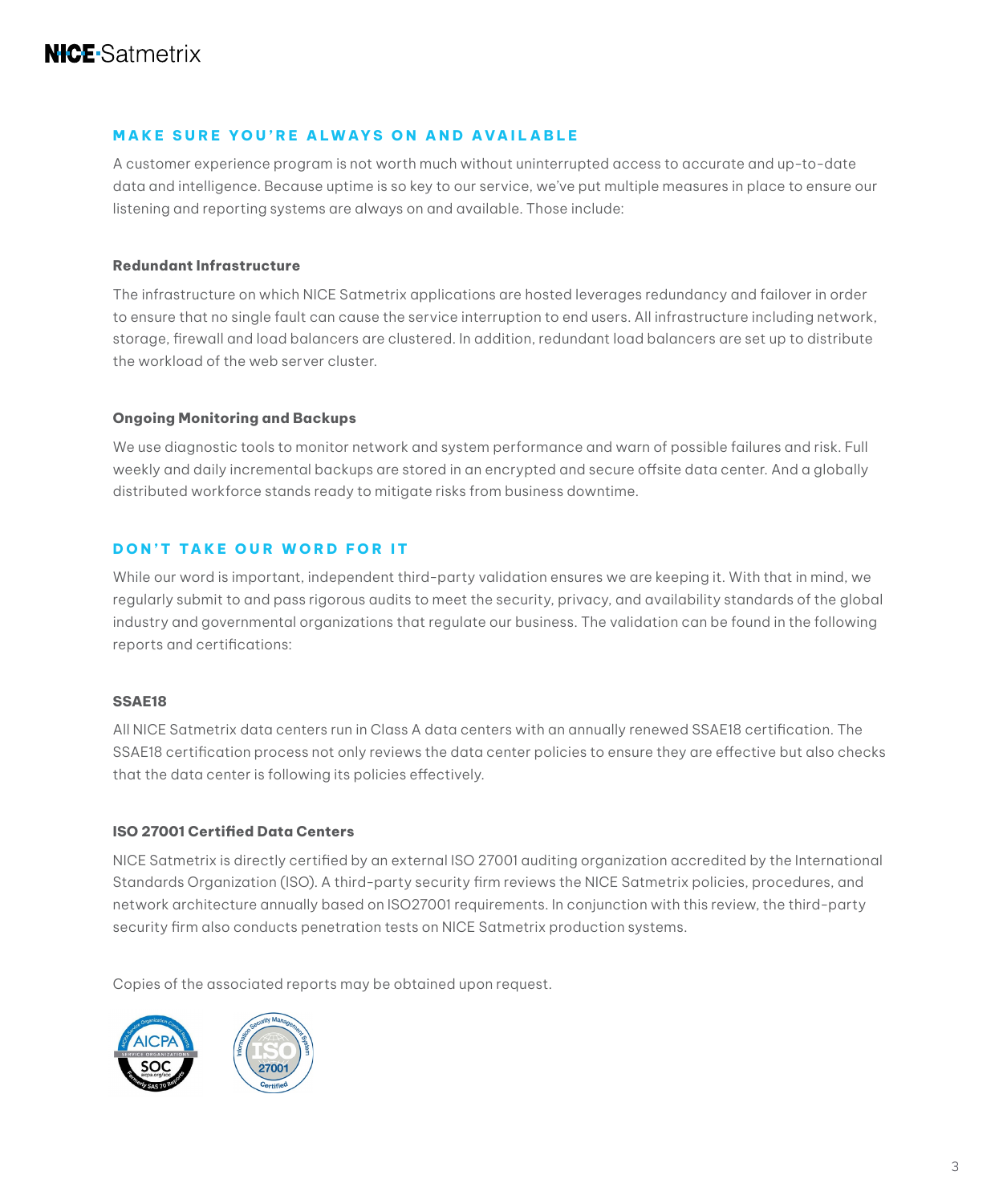#### **SECURE EVERYTHING**

Unfortunately, threats to the network go beyond the virtual environment. You need to be just as vigilant in the physical world as you are outside of it. At NICE Satmetrix, we take the physical security of our infrastructure and data centers as seriously as anything else. To protect what goes on inside our data centers, we only use reputable service providers that employ a variety of methods to prevent unauthorized entry, maintain optimal environmental conditions, and safeguard against fire and electrical interruption. To guard against virtual threats, we use a firewall and intrusion detection, periodically scan the network, and perform security audits and penetration tests to ascertain and mitigate threats. We also deploy multiple controls—such as encryption and timed screen lockouts—to secure our office network and equipment from any unauthorized intrusions or access.

#### **MAKE EVERYONE ACCOUNTABLE**

While technology is certainly important, the ultimate responsibility for the security of your information is with the people that manage it. At NICE Satmetrix, we have put in place a combination of comprehensive policies and procedures that makes every employee responsible for the security of our clients' customer data and information. Those include everything from the following security policies that make understanding and adherence a condition of employment to audits and reviews that hold everyone accountable for upholding them.

#### **Comprehensive Security Policy**

As a condition of employment, all NICE Satmetrix employees must read and agree to a comprehensive security policy that strictly prohibits them from, among other things, divulging client-specific data to other clients or third parties and using anything but company issued computers to work on company data and files.

#### **Corporate Security Practices**

The NICE Satmetrix corporate network and technology is built and managed by internal IT staff. The IT staff is charged with staying abreast of new developments in security products, procedures, and practices and applying them to our technology. Because a portion of the staff frequently travels to visit clients, the network has been specifically designed to accommodate the needs of mobile professionals for secure access.

#### **Security Audits**

NICE Satmetrix performs periodic security audits that include measures, such as reviews of security controls, network vulnerability and penetration testing. These are used to evaluate and document the possible vulnerabilities and implement mitigation measures to eliminate potential threats to the system.

#### **Secure Your Data Transfers**

Transferring data can leave it vulnerable to threats. To ensure your files are transferred safely, we support SFTP and provide a requisite public key to any client to encrypt their files before sending them over to NICE Satmetrix.